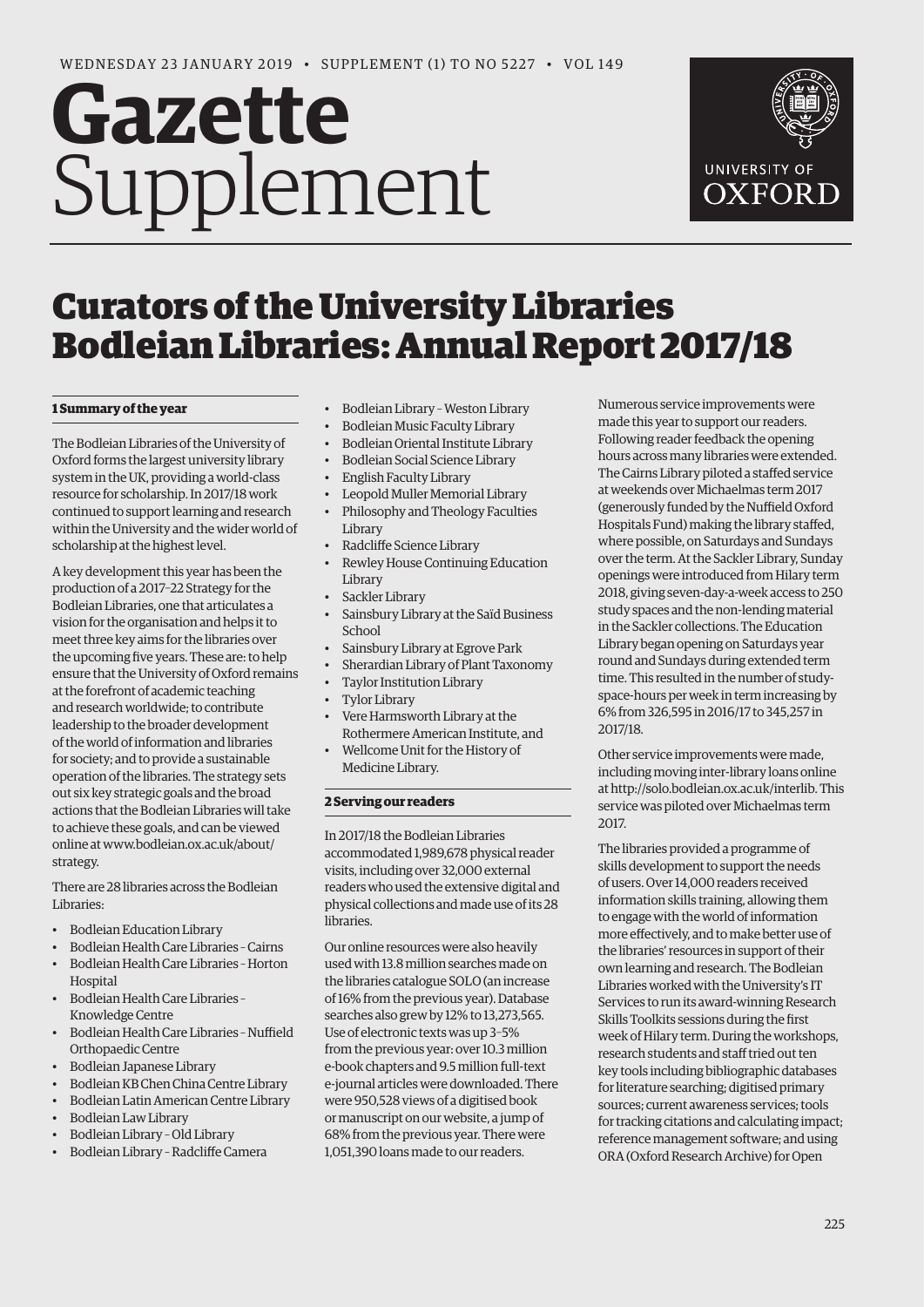Access. And over Michaelmas term 2017 the Health Care Libraries also expanded the range and number of iSkills training sessions targeted at research and taught postgrads and postdocs across the Medical Sciences Division (MSD). These included new iSkills workshops on 'Searching in Support of Systematic Reviews and Evidence Synthesis' and 'Introduction to literature searching for DPhils', as well as sessions on reference management and research data management.

With the support of our Disability Librarian we continued to support the needs of all disabled users, providing over 101,136 pages in alternative print formats by ARACU (Accessible Resources Acquisition and Creation Unit), almost double that of the prior year.

#### **3 Enhancing our library spaces**

The Bodleian Libraries provides 4,553 study spaces across its 28 libraries, which is an increase of 4% from the previous year. In total, this means the Bodleian Libraries offers 345,257 study-space-hours per week in term.

Over the year many improvements were made to our spaces while work continues on exciting redevelopment projects:

- Work took place on a project to replace and upgrade the lighting in Duke Humfrey's Library. The new lights improve the illumination of both the historic features of the room and individual reader spaces, and will reduce the libraries' carbon footprint.
- At the Radcliffe Science Library (RSL) a major redevelopment project is underway which will transform the historic library by creating exciting new spaces for engagement and for housing the University's collections, while modernising existing library areas. This flexible space will meet the changing needs of students and researchers in the sciences and beyond, and will support GLAM and the University's role in widening engagement. Feasibility stage for this development commenced in 2018 and over the year work to support this project included extensive book moves and the building of an external lift. The lift will improve goods access from the parking area of the courtyard in front of the Museum of Natural History to the underground levels of the library.
- The Alexander Library was moved from its temporary home at the Radcliffe Science Library to the Book Storage Facility (BSF) in Swindon.

Books, journals and reprint boxes were transferred to the BSF while some materials on undergraduate reading lists were transferred to the open shelves in the RSL, together with a number of key ornithological reference works. Rare books were transferred to Special Collections at the Weston Library. The Alexander Librarian will continue to be based at the RSL.

- In the Bodleian Library a new common room opened in late Hilary term 2018. The room, directly accessible from the south staircase, now provides an informal space for readers to study or take a break and offers a space for readers with mobility restrictions to receive their inductions and to study with assistive technology.
- At the Cairns Library improvements were made to spaces with the decommissioning of the MSD student terminals from the Cairns providing additional study desks with nearby power sockets for readers.

Work was also completed on collections in the following spaces:

- In the Philosophy and Theology Faculties Library (PTFL) a significant milestone was achieved as staff completed a four-year project to reclassify the three previous openshelf sequences into a single (Library of Congress) classification sequence. This work is a key preparatory step for the eventual move to the new Humanities building at the Radcliffe Observatory Quarter and makes it much easier for readers to navigate the PTFL's open-shelf collection.
- In the Old Library Lower Reading Room (Classics) the much-anticipated open-shelf collection for Late Antiquity was welcomed. The main focus of this collection is the ancient world from the accession of Diocletian in 284 CE to the end of the Roman rule in the Mediterranean in 632 CE. It covers social and political history and secular literature, and aims to provide access to the major reference monographs in this area of study. The collection will develop and grow in the future according to usage, scholarly demand and recommendations by readers.
- In the Sackler Library, the Papyrology Library has had a major reorganisation and reclassification, using the 'checklist of editions', which is a standard system used in various papyrological libraries around the world, and which has made the collection more intelligible and useable for students of Greek and

Roman papyri. Archival descriptions of the contents of the Sackler archive have also been completed, which will be of particular interest to people studying the history of Classical archaeology in the 20th century.

#### **4 Providing world-class resources**

The Bodleian's collections are unparalleled and growing. By the end of 2017/18 the Bodleian Libraries had more than 13 million (13,121,097) printed items in its collection, an increase of 218,789 over the year. It now holds 27,625 line metres of manuscripts and archives.

The Bodleian's investment in digital resources has grown dramatically in order to meet reader demand. At the end of 2017/18 there were 1,352,556 electronic books (an increase of 8% from the previous year). Journal subscriptions have also grown – by 16% in the last year, to 127,658 – and the number of journal titles available electronically to users is now 99,118, an increase of 21% from last year. The number of databases now available to readers is 1,497 compared with 1,304 in the previous year.

The Bodleian Libraries continued to develop new resources and enhance existing resources to meet the needs of its readers. Some key developments over 2017/18 have been:

#### **SOLO website user interface upgrade**

The Bodleian Libraries' SOLO team worked closely with both users and library staff on a project to create a new clean and modern user interface (UI) for the Bodleian's catalogue, SOLO [\(http://solo.bodleian.ox.ac.](http://solo.bodleian.ox.ac.uk) [uk\). SO](http://solo.bodleian.ox.ac.uk)LO is used on a daily basis by Oxford University students and academics and also provides invaluable access to information for users from over 200 countries worldwide. Informed by user experience testing with real users, the beta new SOLO with improved functionality was launched in Trinity term 2018 with an aim for the new UI to become the default option for SOLO in 2018/19.

## **Oxford Research Archive (ORA)**

The Bodleian Libraries continued to provide a vital service to scholars in the form of ORA [\(https://ora.ox.ac.uk\), th](https://ora.ox.ac.uk)e University's institutional repository. There were more than 41,000 complete works in ORA available to the public by the end of 2017/18. Use of ORA has grown dramatically, with 246,511 downloads of full-text items in ORA in the last year. The University also launched a new public interface for ORA which offers an improved appearance and new features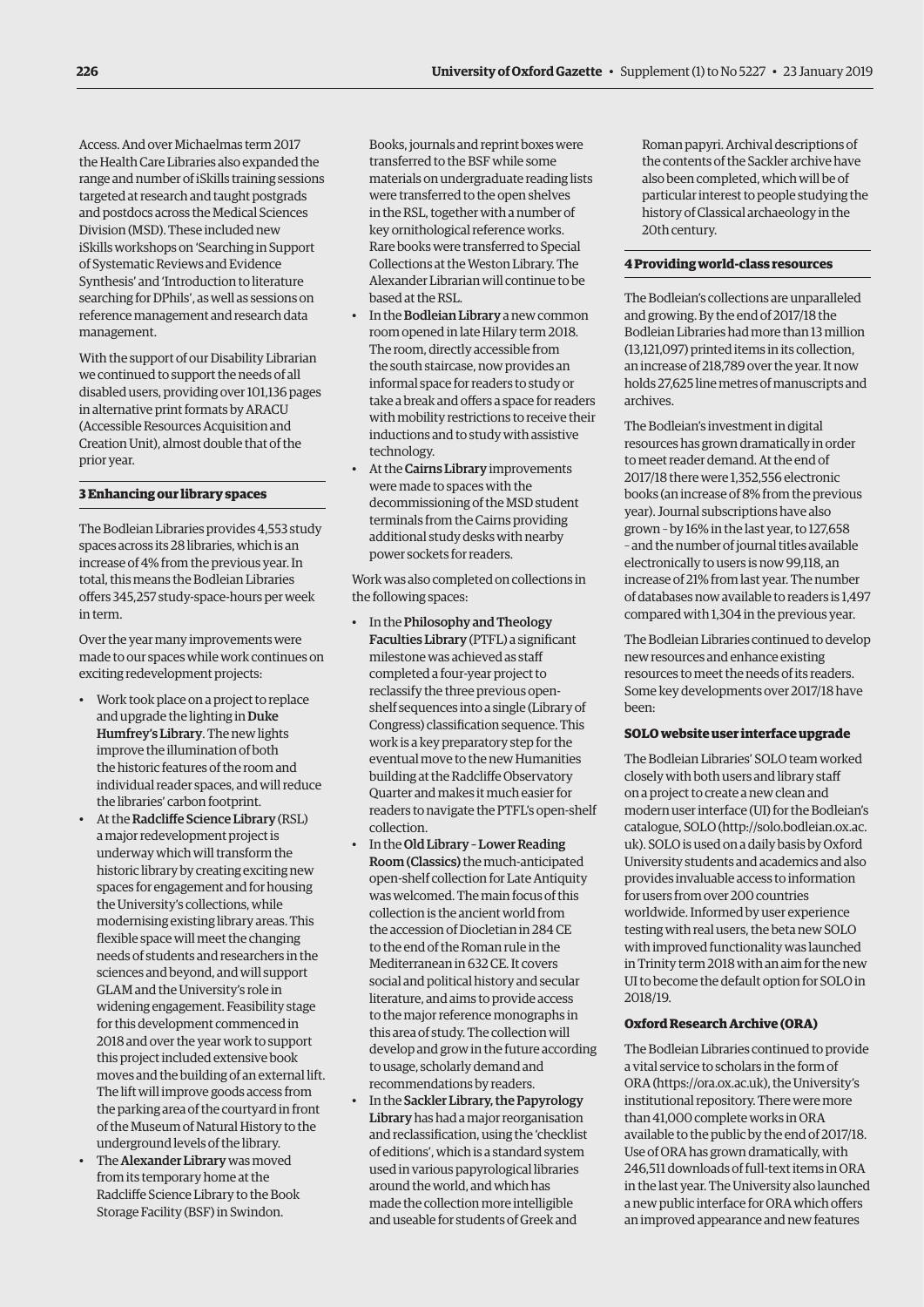that enable better access to content as well as expanded usage metrics to indicate hits and downloads of individual works. The libraries continued to promote ORA through events like Open Access Oxford week (11–15 Jun 2018) where a series of events was held to discuss developments in research dissemination and the benefits (and challenges) of open access.

#### **Online reading lists**

Development began on an online reading list management system which enables students to access their reading lists – linked through to full-text resources and catalogue availability data – in an accessible, digital environment. Pilots ran across the four divisions in Michaelmas term 2017 to assess the benefits and challenges. The project includes the development of a roadmap for a wider University roll-out from 2019 and the transition of the service to business-asusual.

#### **Bodleian Data Library service**

Work continued to develop the Bodleian Data Library service [\(www.bodleian.ox.ac.](http://www.bodleian.ox.ac.uk/data) [uk/data\) wh](http://www.bodleian.ox.ac.uk/data)ich helps researchers and students to locate and access data (available through commercial suppliers, open data portals, specialist archives, restricted data repositories etc) and to consider the place of research data management in their work (including advice on data management plans).

#### **Digital resources**

New digital resources launched this year include nine separate online textencoded (TEI-XML-based) catalogues of the Bodleian's manuscript materials. The first catalogue, the Western medieval manuscripts catalogue funded by the Tolkien Trust, launched in early 2017/18, with the remaining eight catalogues – Fihrist, Hebrew, Armenian, Georgian, Tibetan, Sanskrit, Shan and Genizah – rolling out across the year. Meanwhile, digitised versions of 704 Oxfam campaigns were made available in digital.bodleian in July 2018.

A major five-year initiative in collaboration with the Vatican Library was completed in May 2018, which resulted in over 1.6 million images of manuscripts and early books from the two libraries being made freely available online thanks to the generosity of the Polonsky Foundation, which supported the project.

The new Oxford Text Archive (OTA) went live in late Trinity term 2018 and contains over 60,000 full XML early-printed works created by the Text Creation Partnership. It is based on the English Short-Title Catalogue of works imaged in Early English Books Online (EEBO) and the Eighteenth Century Collections Online (ECCO). It also contains major linguistic corpora such as the British National Corpus.

#### **Digital Preservation Policy**

Work to develop a new Digital Preservation Policy was led by the Bodleian's Polonsky Fellows in consultation with colleagues across the Bodleian Libraries. This will underpin related work on our Digital Preservation Roadmap to support the Bodleian Libraries' current five-year strategy. The experience gained from auditing the Bodleian Libraries is also being used by the Polonsky Fellows to inform a six-month project of analysis and planning around digital preservation. It is intended to support the GLAM Digital Strategy in collaboration with colleagues at the Ashmolean Museum, the History of Science Museum and the Botanic Garden.

# **5 Care, management and research of our collections**

#### **Cataloguing our collections**

Materials catalogued this year include the first series of the archive of folklorists Iona and Peter Opie, compiled thanks to a generous Wellcome Trust grant. Also newly catalogued and published were: the Archive of Winifred Gill, Walter Benington photographic portraits, and the Sir William Dunn School of Pathology: Oral Histories collection, gathered in 2017 as part of the '75 Years of Penicillin in People' project funded by the Wellcome Trust (when the Bodleian Library commissioned a series of oral history interviews with scientists, administrators and technicians who work, or formerly worked, at the University's Sir William Dunn School of Pathology).

As part of the preparation for transfer to the Book Storage Facility, improved cataloguing and more detailed inventory was carried out on collections of material in Slavonic languages and literatures and Indian government publications. Once moved, the material will be easier to identify in SOLO and requestable to most of the Bodleian Libraries.

Ongoing cataloguing this year includes the archives of

- Oxfam
- Jenny Joseph
- Stafford Cripps
- Clement Attlee
- Archibald Clark Kerr, 1st Baron Inverchapel
- Toby Low, 1st Baron Aldington
- European Conservatives Reform Group
- Bruce Chatwin (additions)
- Martin Barber, and
- parts of the Edward Heath archive.

There was also a new year release of items in the Conservative Party Archive.

As part of an ongoing project to make older catalogues available online, a range of catalogues were digitised in the past year, including the Archive of the British Association for the Advancement of Science, the Archive of the Oxford Committee for Nuclear Disarmament, and the Archive of the Association for the Education of Women in Oxford, as well as the papers of Sylvia Henley, James Blish and Emily Hobhouse.

Recent acquisitions include two signed and captioned albumen prints by Julia Margaret Cameron; the archive of photographer Daniel Meadows [\(www.photobus.co.uk\);](http://www.photobus.co.uk)  and the archive of journalist, broadcaster and writer Arturo Barea.

#### **Conserving our collections**

In the past year almost 8,000 items (7,848) were treated by the Bodleian's Conservation workshop and Bodleian's Conservation team, and over 39,000 archive boxes were made to house our materials.

#### **Researching our collections**

The Centre for the Study of the Book hosts a programme of academic and educational outreach from Bodleian Special Collections. These activities are designed to bring together the expertise of library curators, researchers and practitioners to make the collections accessible for learning at all levels. Events in the programme are presented in collaboration with colleges and faculties of the University, with the Oxford Bibliographical Society and with research projects based at Oxford and other universities.

The Bodleian Visiting Fellows Programme further integrates research in Bodleian collections with the ongoing intellectual life of the libraries and the University by offering residencies in the Weston Library of between one and six months. The residencies allow fellows to pursue an uninterrupted period of study focusing on the Bodleian's Special Collections, and to take advantage of exchanges with University researchers and library curatorial and conservation staff. Thanks to the generosity of several benefactors, in 2017/18 the libraries granted funds to 33 visitors under the following fellowships: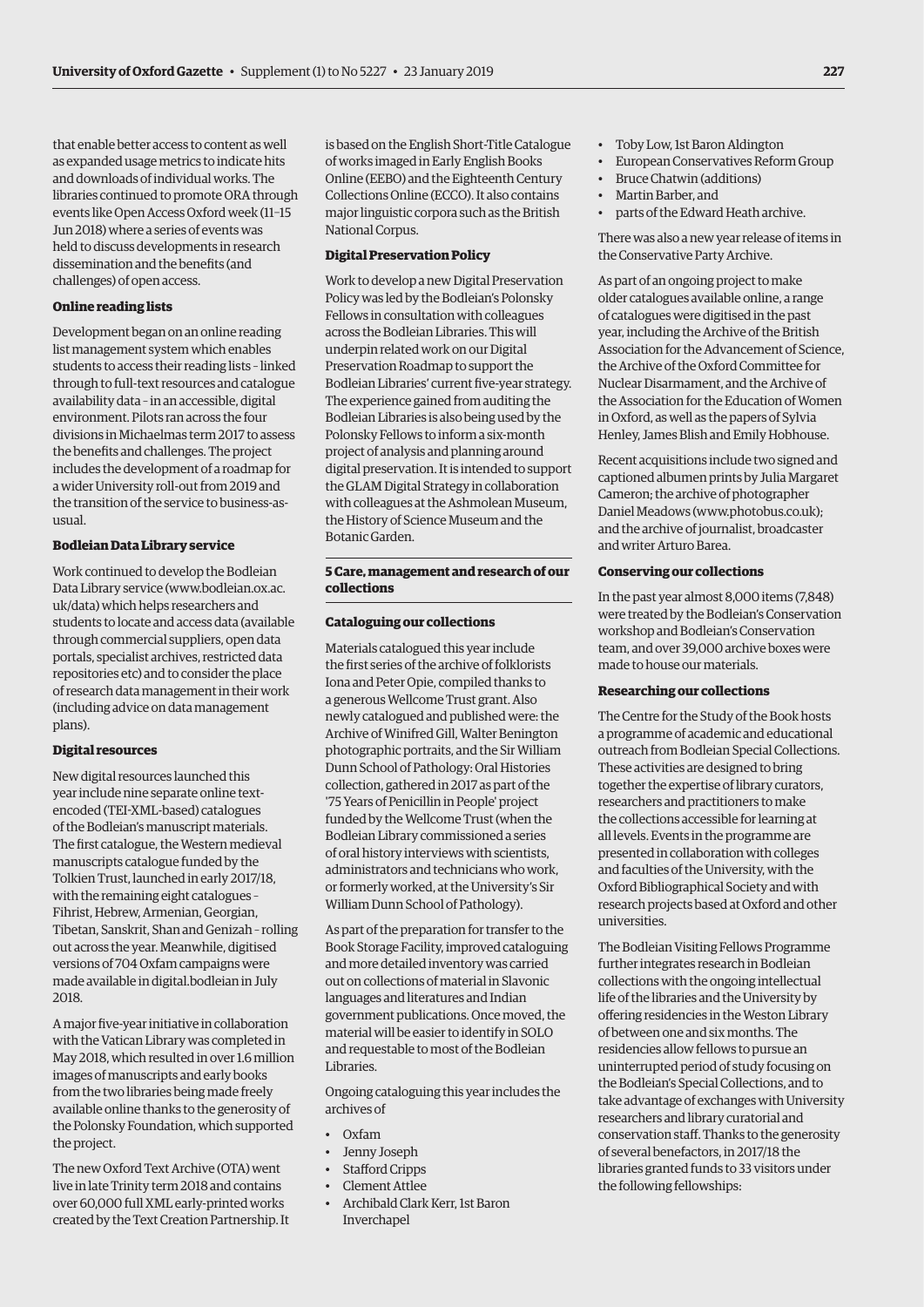- the Humfrey Wanley Fellowship
- the Byrne-Bussey Marconi Fellowship (for the study of communications and science)
- the David Walker Memorial Fellowship (for Early Modern History)
- the Sassoon Fellowship
- the Bahari Fellowship in Persian Arts of the Book, and
- the Royal Bank of Canada Foundation– Bodleian Fellowship.

In addition, the libraries welcomed scholars from these learned societies: the Renaissance Society of America, the British Society for Eighteenth-Century Studies and the Georgian Group. Topics covered by the Visiting Fellows included:

- Reading Euclid in 17th-Century Britain
- Visual Culture of Display, 1789–1830, and
- Sustaining the Promise of Microwave: Wireless Transmission after World War II (the Byrne-Bussey Marconi Fellowship).

# **Heritage Science**

The Bodleian Libraries Heritage Science team completed a major milestone last year, the Painting by Numbers project, funded by the Leverhulme Trust. The project included an exhibition and a major publication. As well as these academic outputs, Heritage Science carried out a huge amount of routine analysis which included revealing texts and pigment identification. The team's collaboration – with Professor Andrew Beeby from the University of Durham, Dr Kate Nicholson from the University of Northumbria and Professor Tony Parker from Rutherford Appleton Laboratory – included using the bespoke Raman spectrometer from Durham which allowed an ever-growing list of illuminated manuscripts to be characterised. Much progress was also made – with research led by a DPhil student – in utilising the Headwall hyperspectral imaging equipment for identifying and mapping pigments on a range of materials across GLAM collections.

# **6 Public engagement at the Bodleian Libraries**

The Bodleian Libraries run a lively programme of engagement activities to showcase its collections and to support Public Engagement with Research. This activity ranges from exhibitions and displays to events, lectures, workshop and symposia.

# **Exhibitions and displays**

In the last year a record 369,842 visits were made to the Bodleian's physical exhibitions (up 7% on the prior year) and there

were 71,097 visits to online exhibitions. Highlights include two major exhibitions at the Weston Library:

*Tolkien: Maker of Middle-earth* (1 Jun– 28 Oct 2018) [\(http://tolkien.bodleian.ox.ac.](http://tolkien.bodleian.ox.ac.uk) [uk\) br](http://tolkien.bodleian.ox.ac.uk)ought together the most extensive collection of materials related to JRR Tolkien for public display since the 1950s. The exhibition explored Tolkien's amazing legacy from his genius as an artist, poet, linguist and author to his academic career and private life. It included an array of draft manuscripts, striking illustrations and maps drawn for his publications. The display featured his famous works, *The Hobbit* and *The Lord of The Rings*, as well as his early abstract paintings from *The Book of Ishness*, the touching tales he wrote for his children. Also included were rare objects that belonged to Tolkien, exclusive fan mail and private letters. This was the Bodleian's most successful exhibition to date. It was hugely popular, welcoming more than 138,000 visitors and garnering glowing reviews in *The Times*, *The Guardian* and *The Wall Street Journal*, as well as a 5-star review in *The Telegraph*.

*Sappho to Suffrage: Women who Dared* (6 Mar 2018–Feb 2019). To mark 100 years since some women got the vote, this exhibition celebrates the achievements of women who dared to do the unexpected, and shows some of the Bodleian's most remarkable and treasured items.

Other exhibitions (Weston Library) 2017/18:

- *Which Jane Austen?* (23 Jun–29 Oct 2017), ST Lee Gallery
- *Bodleian Treasures: 21 Pairs and a Tropical Forest* (18 Mar 2017–11 Feb 2018), the Treasury
- *Martin Parr: Oxford* (8 Sept–22 Oct 2017), Blackwell Hall
- *Designing English* (1 Dec 2017–22 Apr 2018), ST Lee Gallery

Smaller displays took place in the Proscholium (Old Library), Blackwell Hall (Weston Library) and the RSL:

- *City of Aquatint: Evelyn Waugh's Oxford* (26 Aug–22 Oct 2017), Blackwell Hall
- *Revealing Hidden Oxford* (9 Sept–5 Nov 2017), Proscholium
- *Passchendaele: 100 Years On* (28 Oct– 26 Nov 2017), Blackwell Hall
- *The Full Picture: Oxford in Portraits* (24 Nov 2017–7 Jan 2018), Blackwell Hall
- *Making Manuscripts for a Prince of the Black Sheep* (11 Nov 2017–14 Jan 2018), Proscholium
- *Redesigning the Medieval Book* (1 Dec 2017–11 Mar 2018), Blackwell Hall
- *Walter Bennington: Photographic Portraits 1914–1922* (20 Jan–25 Mar 2018), Proscholium
- *Looking at Euclid* (19 May–15 Jul 2018), Blackwell Hall
- *Curiosity Cabinets* (9 Jun–27 Aug 2018), Proscholium
- *Diffraction (Arts University Bournemouth)* (29 Mar–17 June 2018), Radcliffe Science Library

# **Events**

The Bodleian Libraries ran over 120 events for the public and/or school and community groups, attended by 10,080 visitors, almost double the number of attendees in 2016/17. The events covered a range of topics varying from photography and Persian arts to paper engineering and medieval graffiti, King Alfred and the Directory of National Bibliography in Oxford. The annual Lyell Lectures looked at book ownership in England. Practical courses included a six-week letterpress course using the Bodleian's printing presses, a five-day course on making a hand-printed book and short courses on linocut printing. New Library Late events proved hugely popular with the public and two SaturDIY events as part of the *Sappho to Suffrage* exhibition welcomed over 1,000 visitors. An Ethiopian & Eritrean Discover Day held in July 2018 was an opportunity for members of these communities to view Ethiopian and Eritrean materials, many for the first time. The Friends of the Bodleian also led a full programme of events and lectures. Additionally, the Bodleian Libraries participated in Curiosity Carnival: European Research Night (29 Sept 2017), a Universitywide event.

The Centre for Digital Scholarship ran numerous talks, seminars and symposia on subjects relevant to its remit as a hub for translating innovative digital technologies into multidisciplinary academic practice and public engagement.

One of the rare resources preserved by the Bodleian's Department of Special Collections is the hand-press printing workshop. Programming for public courses, school visits and workshops makes this facility available to a wide audience. In October 2017 the Centre for the Study of the Book welcomed the first Bodleian printerin-residence, Russell Maret, for a month of practical experiment, workshops and a public lecture.

Events with students included a joint Chaucer's World: Sixth Form Study Day (14 Mar 2018) with the Bodleian Library and Ashmolean Museum. And the Bodleian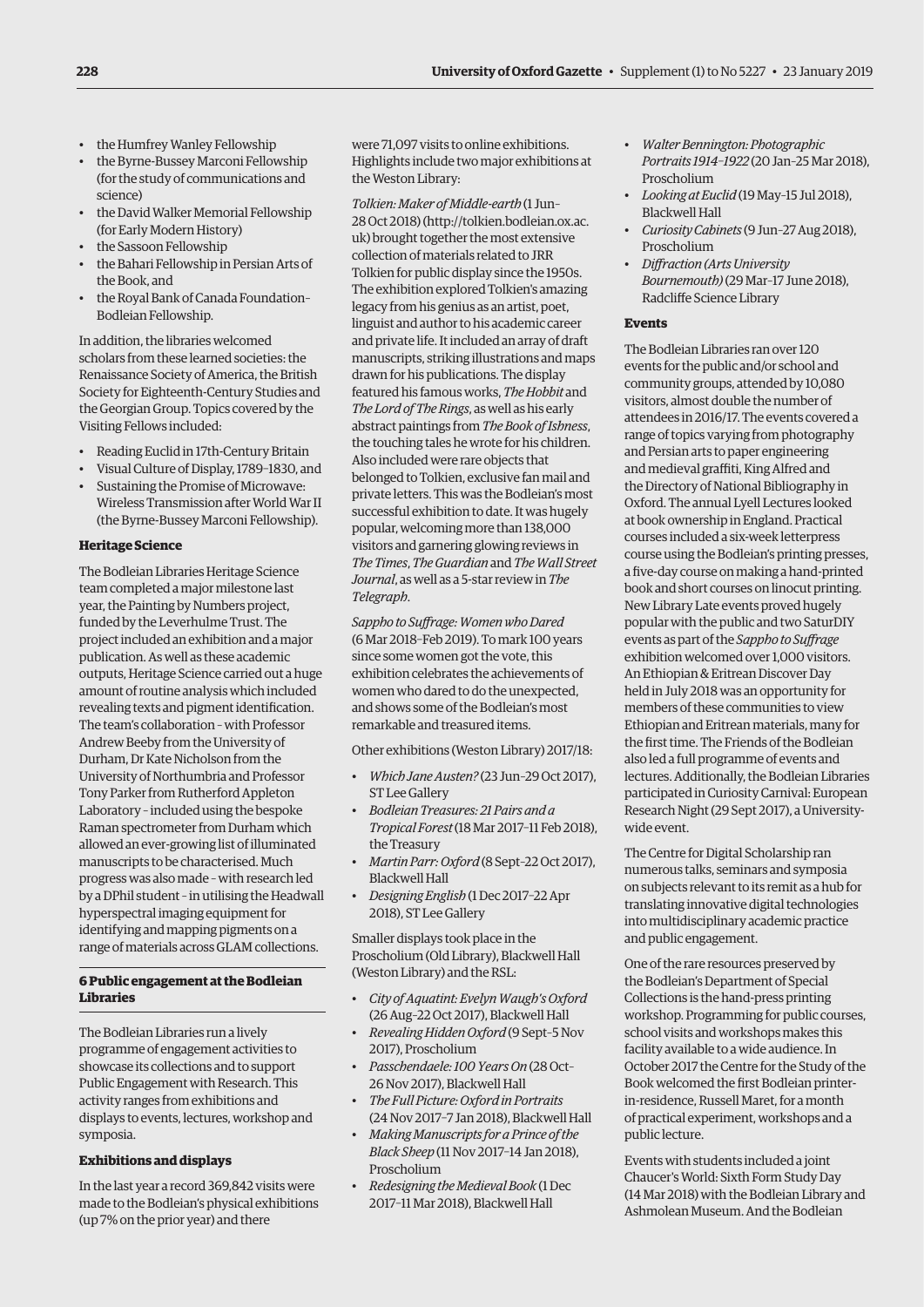Libraries once again participated in UK Parliament Week events with local sixth formers.

The Bodleian Libraries hosted the FT Weekend Oxford Literary Festival (17–25 Mar 2018), of which the libraries is Cultural Partner. The libraries also hosted the FT Weekend at the Bodleian, a livestreamed day-long programme of lectures, masterclasses and panel discussions with the *Financial Times Weekend* columnists and friends. Award-winning biographer Claire Tomalin was given the Bodleian Libraries' highest honour, the Bodley Medal, during the literary festival.

The libraries (specifically the Taylor Institute Library, the Bodleian Library and the Radcliffe Science Library) participated in Oxford Open Doors Weekend (9–10 Sept 2017), and the Bodleian Library again hosted Shakespeare in the Quad with the Globe Theatre on Tour over two weeks in July 2018.

In autumn 2017 the Bodleian Libraries hosted the successful international launch of Philip Pullman's newest work of fiction, *The Book of Dust: La Belle Sauvage*.

#### **7 Welcoming visitors and enterprise**

The Bodleian Libraries welcomed 824,349 visitors to the Weston Library in 2016/17, an increase of 19% from the previous year. By the end of 2017/18 there had been over 2.6 million visits since the building opened to the public in March 2015. At the Old Library there were a further 176,787 visits to, or tours of, the historic buildings, meaning there were over 1 million visitors across both sites.

The Bodleian Libraries shops (the Old Schools Quad shop and the Zvi Meitar shop in the Weston Library) also had a strong trading year, generating £1,256,747 in sales across both sites and online, a dramatic increase of 33% on 2016/17. Other developments in retail include the launch of the redesigned Bodleian Libraries shops website at [www.bodleianshop.co.uk.](http://www.bodleianshop.co.uk) 

Bodleian Library Publishing made a significant contribution to the Bodleian Libraries' outreach efforts, bringing some of its rich collections to almost 100,000 (99,421) readers worldwide. 22 titles were published; highlights include the catalogue accompanying the *Tolkien: Maker of Middle Earth* exhibition, published on 1 June 2018. At 416 pages, it's the largest exhibition catalogue ever produced by Bodleian Library Publishing and over 25% of the print run was pre-sold. In addition to

the Tolkien publications, Bodleian Library Publishing produced a range of works covering everything from women in the Bodleian's collections (from Jane Austen to Ada Lovelace) to new children's books. Bodleian titles have been featured widely in the media with favourable reviews in major newspapers and magazines.

#### *2017/18 adult titles*:

- Tolkien: Maker of Middle-earth Collector's Edition
- Tolkien: Treasures
- Tolkien: Maker of Middle-earth (paperback)
- Tolkien: Maker of Middle-earth (hardback)
- **Georgia**
- Ada Lovelace: The Making of a Computer Scientist
- Evelyn Waugh's Oxford
- Through the Lens of Janet Stone: Portraits, 1953–1979
- The Making of *The Wind in the Willows*
- A Library Miscellany
- Bodleian Library Treasures (hardback)
- Designing English: Early Literature on the Page
- Making Medieval Manuscripts
- N is for Nursery
- What is Round?
- We Are Not Amused: Victorian Views on Pronunciation as Told in the Pages of Punch
- Revolting Remedies from the Middle Ages
- Heath Robinson: How To Be a Perfect Husband
- Jane Austen: The Chawton Letters
- The Book Lovers' Miscellany

*2017/18 children's titles*:

- What Can Cats Do?
- There was an Old Lady

The Bodleian's new picture library, Bodleian Images, was soft-launched in January 2018 at [https://bodleianimages.co.uk. Th](https://bodleianimages.co.uk)e Bodleian's Imaging Services team then worked on further development of the site, tracking user searches and image usage in order to upload images to fill gaps or expand areas of interest. The new picture library resulted in a significant increase in registered users, user visits, searches and lightboxes created, with sales for 2017/18 ahead of target.

The Bodleian's Communications team led 17 media campaigns in 2017/18, achieving 6,057 mentions in the press/media, more than double the previous year. Social media followers also increased dramatically with Twitter followers rising to 63,450 and Facebook followers up 15% to 34,651. There

were 610,263 social media interactions in the last year and 2,377,083 website visits. Hits on Bodleian images uploaded to Wikipedia were a staggering 49,639,494.

#### **8 Development**

£12,668,479 was raised in philanthropic income in 2017/18, with 800 donations made to the Bodleian Libraries. Donations include those from individuals, trusts, foundations, legacies received and Friends of the Bodleian. The Bodleian's endowment now sits at £82.7 million, an increase of £16.9 million from 2016/17. The Bodleian Libraries are immensely grateful to all donors and supporters.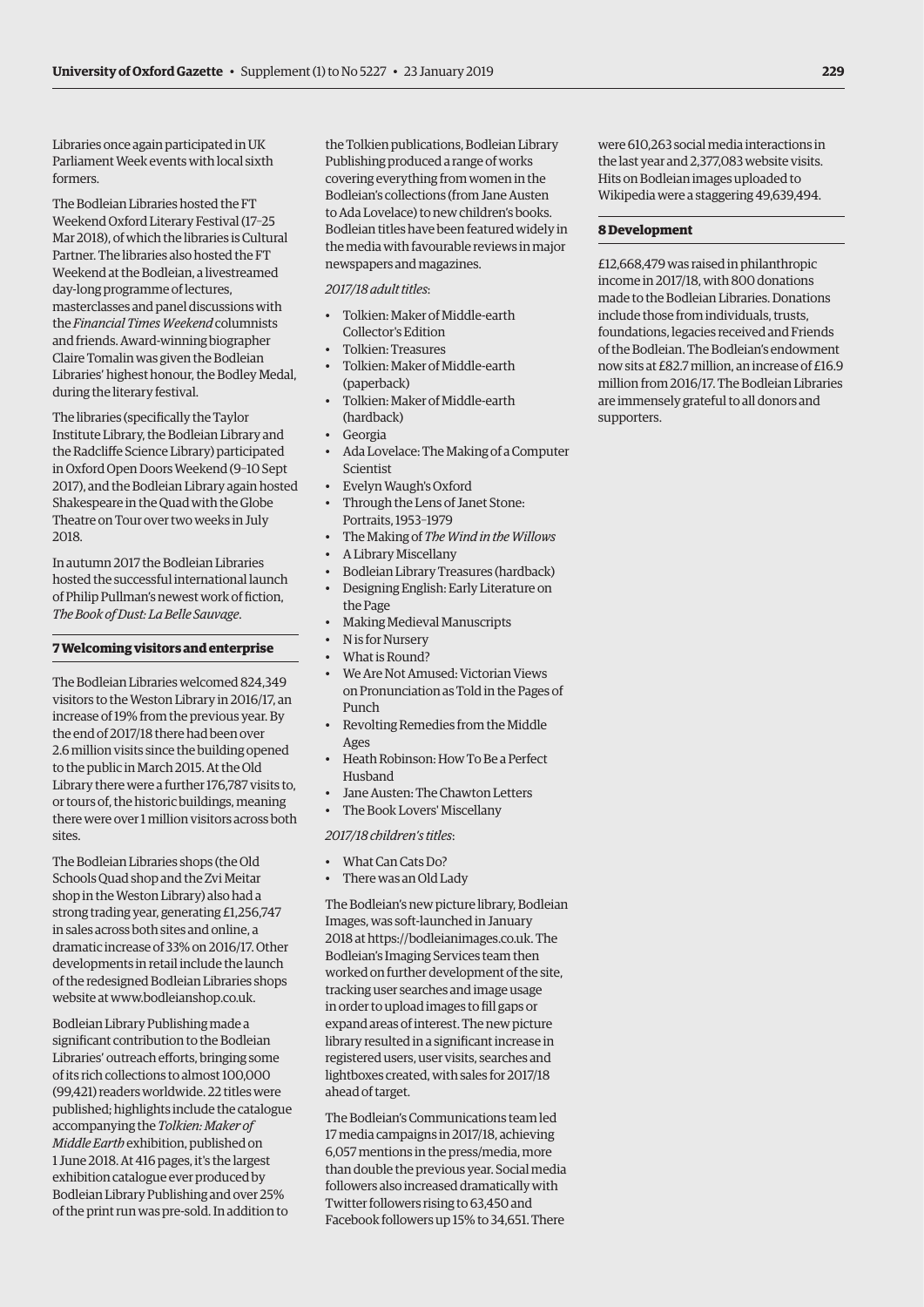| 9 Key statistics and finance                                      |            |            |            |            |
|-------------------------------------------------------------------|------------|------------|------------|------------|
| <b>LIBRARY SPACES</b>                                             | 2017/18    | 2016/17    | 2015/16    | 2014/15    |
| Gross internal floor area (sq m)                                  | 45,042     | 53,274     | 55,637     | 56,340     |
| Study spaces                                                      | 4,553      | 4,376      | 4,751      | 4,071      |
| <b>COLLECTIONS</b>                                                | 2017/18    | 2016/17    | 2015/16    | 2014/15    |
| Total catalogued print stock (excluding archives and manuscripts) | 13,121,079 | 12,857,047 | 12,660,495 | 11,910,646 |
| Net number of items added to the above                            | 178,617    | 269,472    | 262,849    | 178,467    |
| Total linear metres of archives and manuscripts                   | 27,625     | 26,805     | 26,304     | 25,583     |
| Number of e-books                                                 | 1,352,556  | 1,257,210  | 1,177,035  | 1,064,063  |
| Number of e-journals                                              | 99,118     | 81,647     | 81,871     | 81,268     |
| Number of journals only available in print                        | 26,620     | 28,594     | 28,155     | 28,318     |
| Number of print legal deposit books received                      | 79,417     | 92,068     | 124,062    | 128,298    |
| Number of electronic legal deposit books received                 | 140,140    | 94,575     | 88,200     | 12,000     |
| Number of print legal deposit serials received                    | 26,620     | 26,755     | 26,585     | 26,268     |
| Number of electronic legal deposit serials received               | 9,449      | 7,076      | 7,549      | 4,457      |
| Number of complete works in ORA available to the public           | 41,210     | 24,793     | 20,540     | 15,685     |
| Fetches from the BSF                                              | 214,637    | 218,877    | 226,784    | 237,921    |
| Books moved (km)                                                  | 5          | 13.95      | 15         | 35         |
| <b>LIBRARY USE</b>                                                | 2017/18    | 2016/17    | 2015/16    | 2014/15    |
| Reader visits                                                     | 1,989,678  | 2,145,349  | 1,986,101  | 2,024,337  |
| Average number of readers in the libraries on sample days         | 1,252      | 1,274      | 1,265      | 1,304      |
| Article downloads                                                 | 9,487,339  | 8,946,538  | 9,389,856  | 8,619,245  |
| Book chapter downloads                                            | 10,299,966 | 9,913,556  | 8,726,313  | 7,258,137  |
| Searches of SOLO                                                  | 13,829,613 | 11,891,834 | 12,138,240 | 11,975,375 |
| Database searches                                                 | 13,273,565 | 11,793,348 | 10,000,702 | 9,929,016  |
| <b>Total loans</b>                                                | 1,051,390  | 1,123,913  | 1,197,254  | 1,317,679  |
| Number of borrowers                                               | 26,339     | 26,547     | 27,117     | 27,312     |
| Special collection items consulted                                | 59,805     | 75,047     | 83,038     | 68,848     |
| Views of a digitised book or manuscript                           | 950,528    | 563,843    | 633,690    | 569,707    |
| Number of prints, copies or scans (PCAS)                          | 2,508,555  | 2,692,024  | 2,580,124  | 3,147,396  |
| Number of people who received information skills training         | 14,047     | 22,655     | 23,522     | 21,256     |
| Total enquiries during sample week                                | 5,812      | 7,425      | 9,519      | 9,327      |